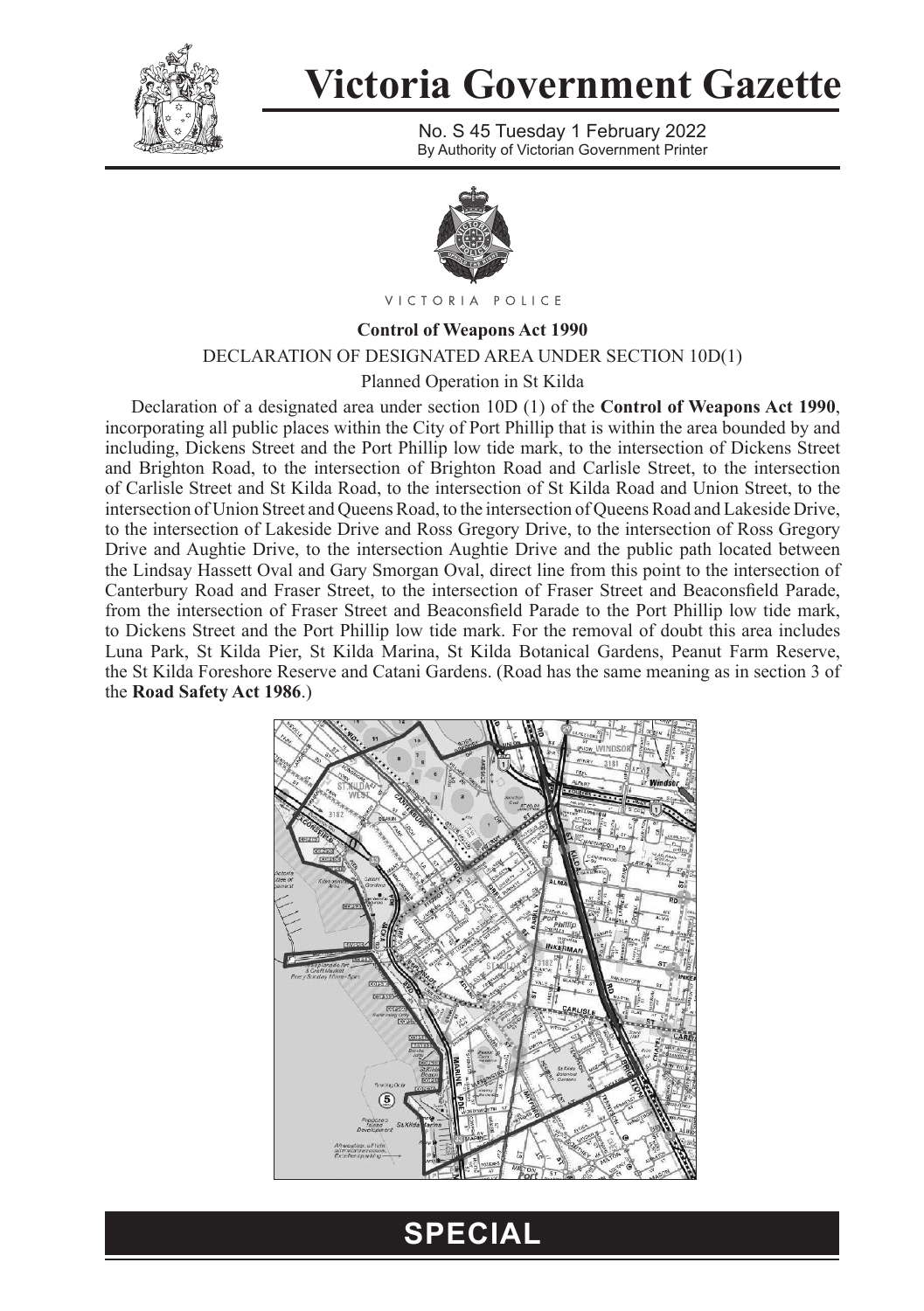This declaration will operate on 5 February 2022 between 11.00 am and 10.59 pm. During these times members of the police force are authorised to exercise the following powers:

- (a) in a public place in the designated area, without warrant, stop and search for weapons:
	- (i) any person;
	- (ii) anything in the possession or control of the person;
	- (iii) any vehicle with a person in or on the vehicle; and
	- (iv) anything in or on such vehicle;
- (b) detain a person or vehicle for so long as is reasonably necessary to conduct a search;
- (c) seize and detain any item the member reasonably suspects is a weapon; and
- (d) request a person who is the subject of a full search to disclose his or her identity, and
- (e) direct a person to leave the designated area if the police officer reasonably believes the person is wearing the face covering primarily to
	- (i) conceal their identity; or
	- (ii) to protect them from the effects of a crowd control substance; and

the person refuses to remove the face covering when requested to do so.

(f) direct the person to leave the designated area if the police officer reasonably believes the person intends to engage in conduct that would constitute an affray (section 195H **Crimes Act 1958**) or violent disorder (section 195I **Crimes Act 1958**).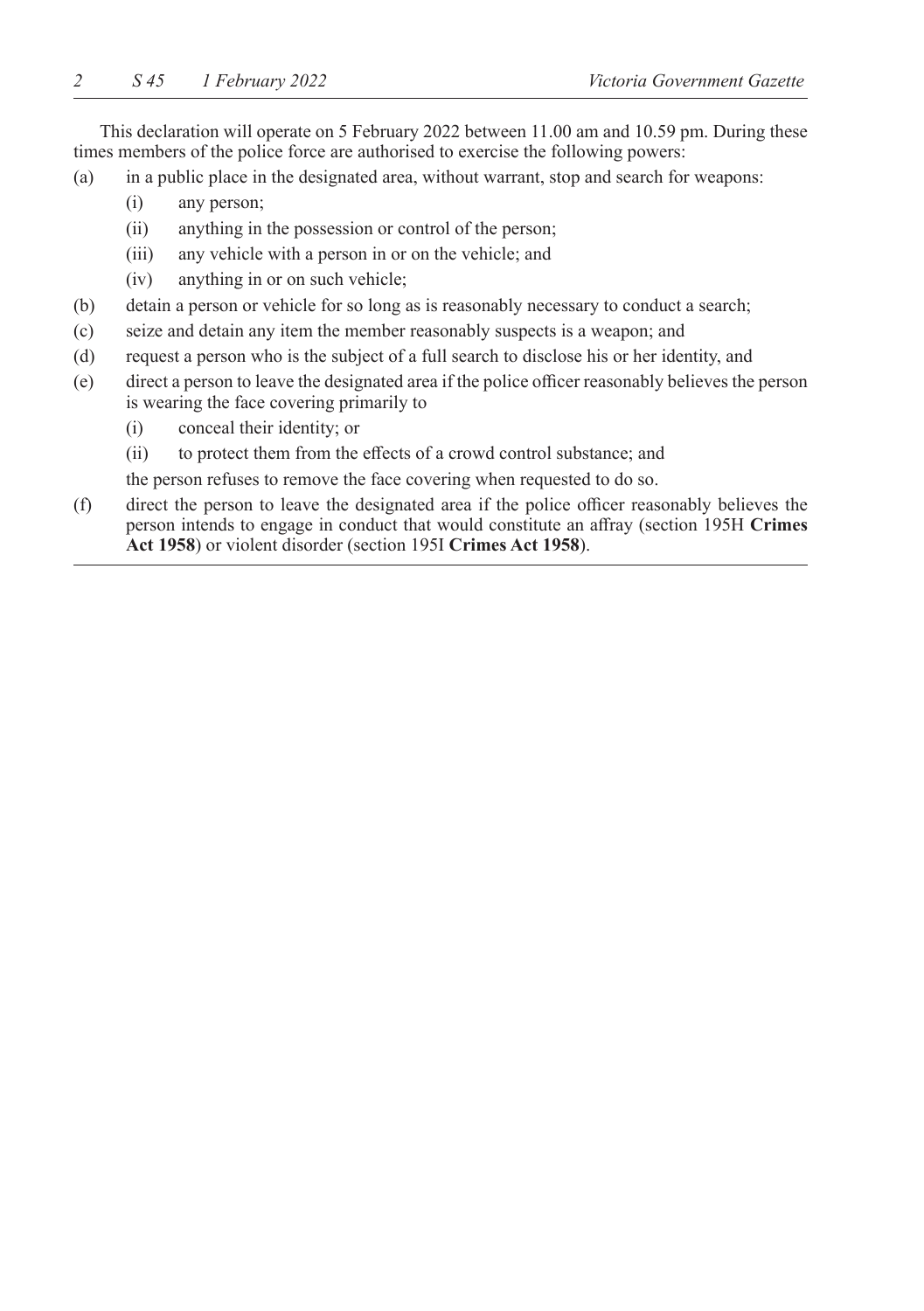This page was left blank intentionally